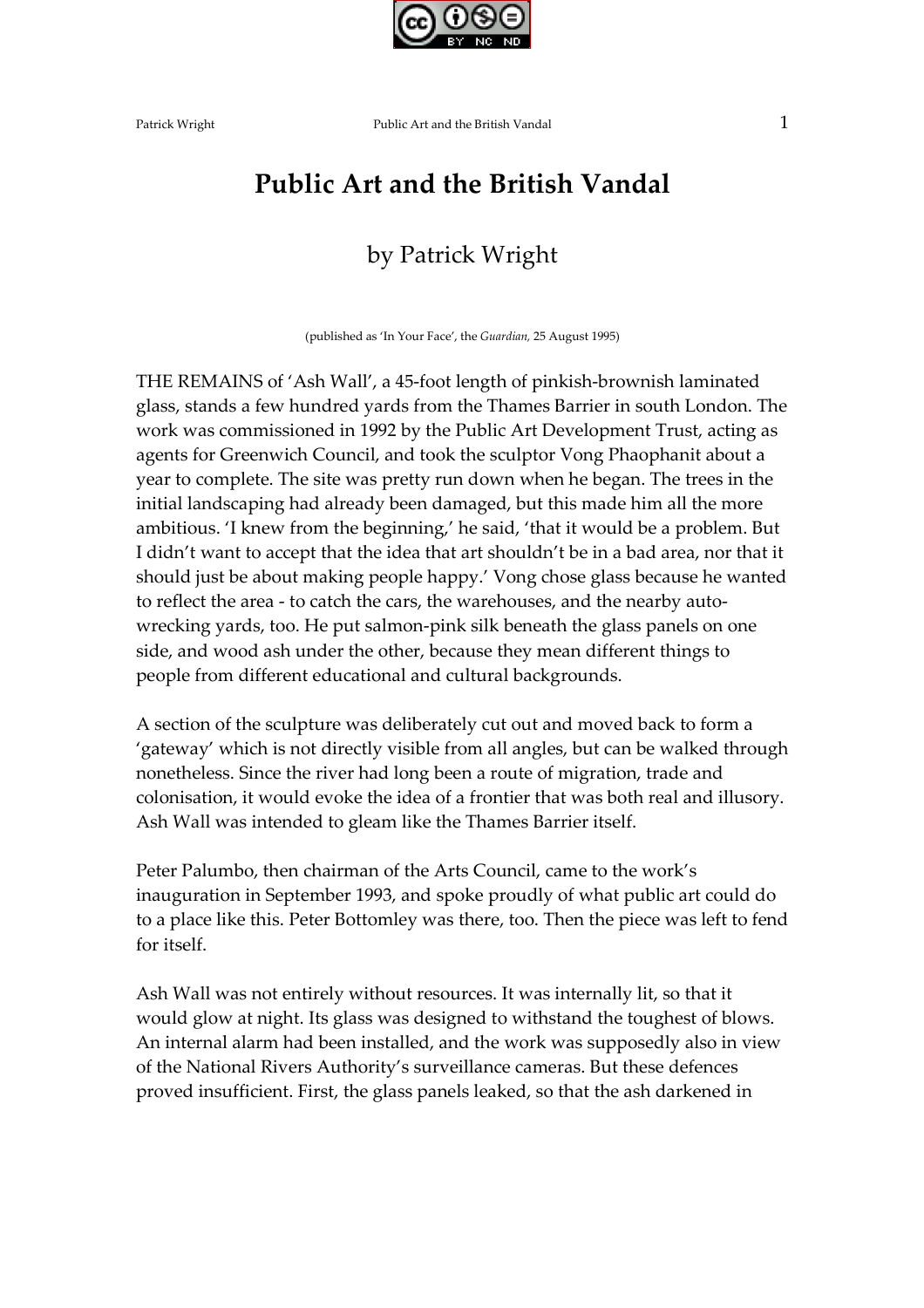

places, and then the local vandals moved in on this stranded symbol of regeneration.

To begin with, one or two panels of the glass were smashed with stones. Then the work was rammed with six-foot concrete bollards. It became routine to find rebounded rocks strewn all around it. As Vong remarked ruefully, his Ash Wall turned out to be 'perfect for this kind of target practice'.

The work is now a dismal sight. Every one of its panels is shattered, and the rocks are still accumulating despite the high fence that surrounds the injured work. The attendants at the Thames Barrier last week described the vandalism as 'disgusting'.

The men at the nearby salvage yard, CJ Wreckers, were more contemptuous of Vong's efforts. 'Everybody thinks it's rubbish,' said one, 'a waste of taxpayer's money, total crap. Nobody understands it. All we know is that we went out one day and there it was.' Told that this extra-terrestial visitation had cost £60,000, he ventured that the money should have been given to Greenwich Hospital.

Vong might have hoped for a more sympathetic account in the art press, but so far there have only been more hurled stones. A brutish notice in Art Review took the side of the vandals, declaring that Phaophanit's work looked like 'a confrontational barricade positively inviting assault', and suggesting that the park would have been 'nicer' without it. 'Who needs a raspberry-coloured glass wall?' it asked, wondering why 'green sites have to be blighted by publiclyfunded organisations ( £120,000 plus a year) such as the Public Art Development Trust'.

The Public Art Development Trust defends itself against the accusation of incompetence. Ash Wall was part of a 'coherent development strategy' for the area, and this so-called 'park' was intended as a sculpture garden from its inception. As for the public for which the work was intended, it should be remembered that the Thames Barrier attracts a diverse and fairly sophisticated group of visitors from all over the world. Sandra Percival, the director of PADT, is hoping to raise funds to remove the work and re-establish it at a different site. But Vong feels understandably bruised. An art work like Ash Wall needs proper security and maintenance, certainly, but the redevelopment of a sunken area also demands education, and thorough-going economic and social reform: 'You can't raise a place with a work of art alone.'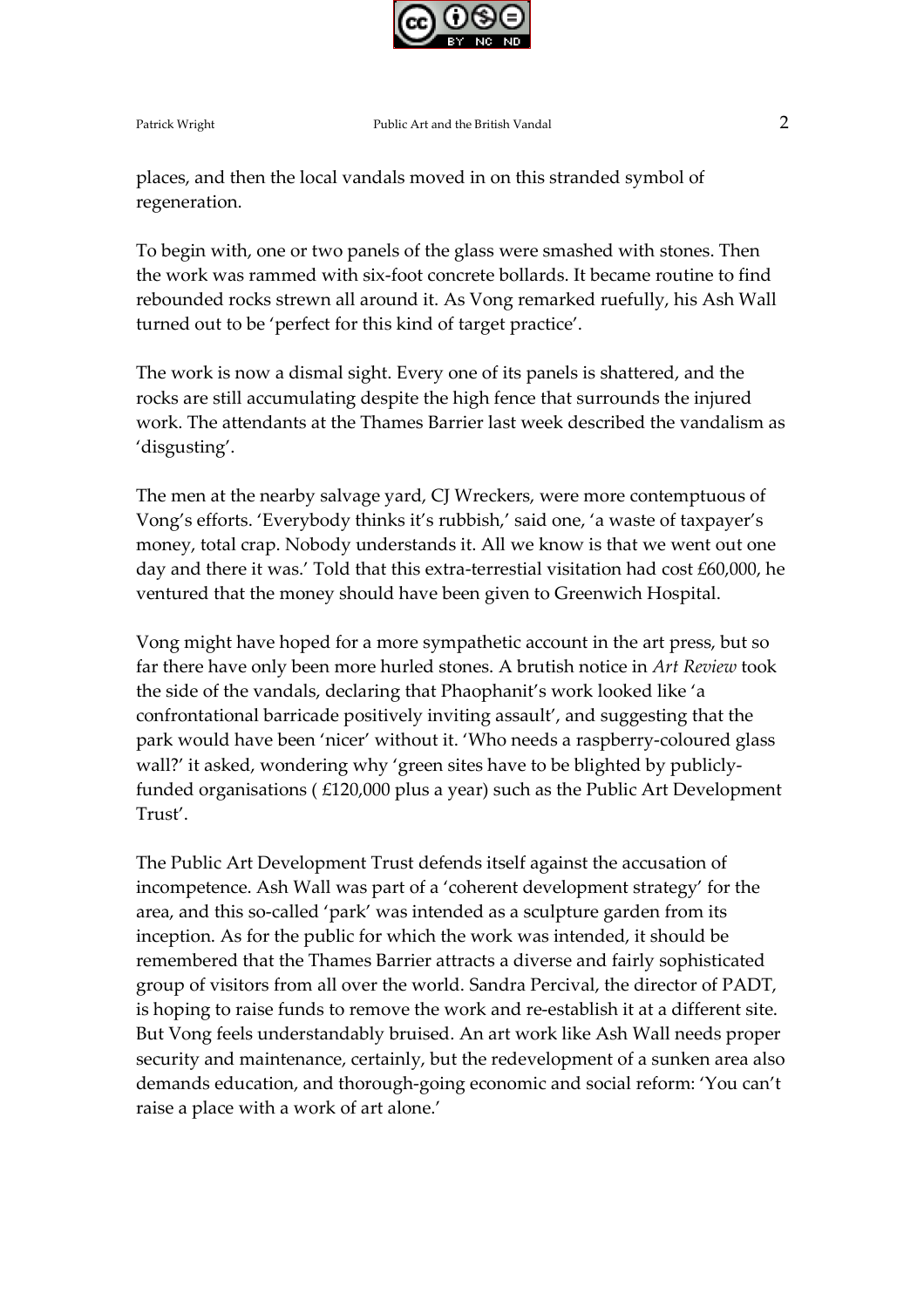

Vandalism has long been a problem for those who seek to uplift the public with art. It is a violent plebiscite, the price many artists have paid for taking their work to the masses. Last week the people of Lewes in Sussex asked to have the town's most famous piece of sculpture - Rodin's 'Kiss' - returned to them, after spurning it as indecent in 1917. But the story of Vong's Wall has far more in common with the fate of Eric Gill's nude, removed from Holland Park in west London last year after 35 years of pollution and vandalism had done their worst, and Henry Moore's bronze 'King and Queen', decapitated this spring by vandals in Dumfriesshire. Ash Wall is just one more on a long list of public casualties, intended to uplift, but much more often scorned.

A recent report, published by the Policy Studies Institute, reviewed the boom in 'public art' which occurred in the Eighties. In the Fifties and Sixties, the Arts Council may have sought to uplift the public - and to justify its own funding to artists - by placing original works in front of people who would never dream of visiting a gallery, but in recent years we have been encouraged to think of art as an economic development strategy.

The Arts Council promoted a 'Percent for Art' scheme designed to ensure that 1% of the budget of any given development would be reserved for art works. It helped pay for public art officers in the regions, and to establish a series of new public art development agencies. Colleges soon started offering specialist courses for the same market. The results are now everywhere to be seen, in town squares, urban parks, shopping malls and even forests, and they are sometimes far from impressive. With lottery funding promising a further escalation of activity, this is a good time for critical reappraisal.

Sara Selwood, who researched the PSI report, describes being forcibly struck by the extent to which the Arts Council was promoting government policies during the Eighties. The public art development agencies may have been set up with some public money, but they were bound to raise the rest of their revenue through commissions, and this created a stronger pressure for throughput than for quality or a proper engagement with the public. At its worst, the ethos seems to have been shove it up and move on; and if you make a mistake describe it as 'a learning process'.

Selwood - who said she was soon scraping the barrel when asked to identify really distinguished public art projects - has diverse improving suggestions for the public art agencies, and her criticisms add to those of Peter Dormer, a writer and journalist who has long been on the attack in this area. Dormer points out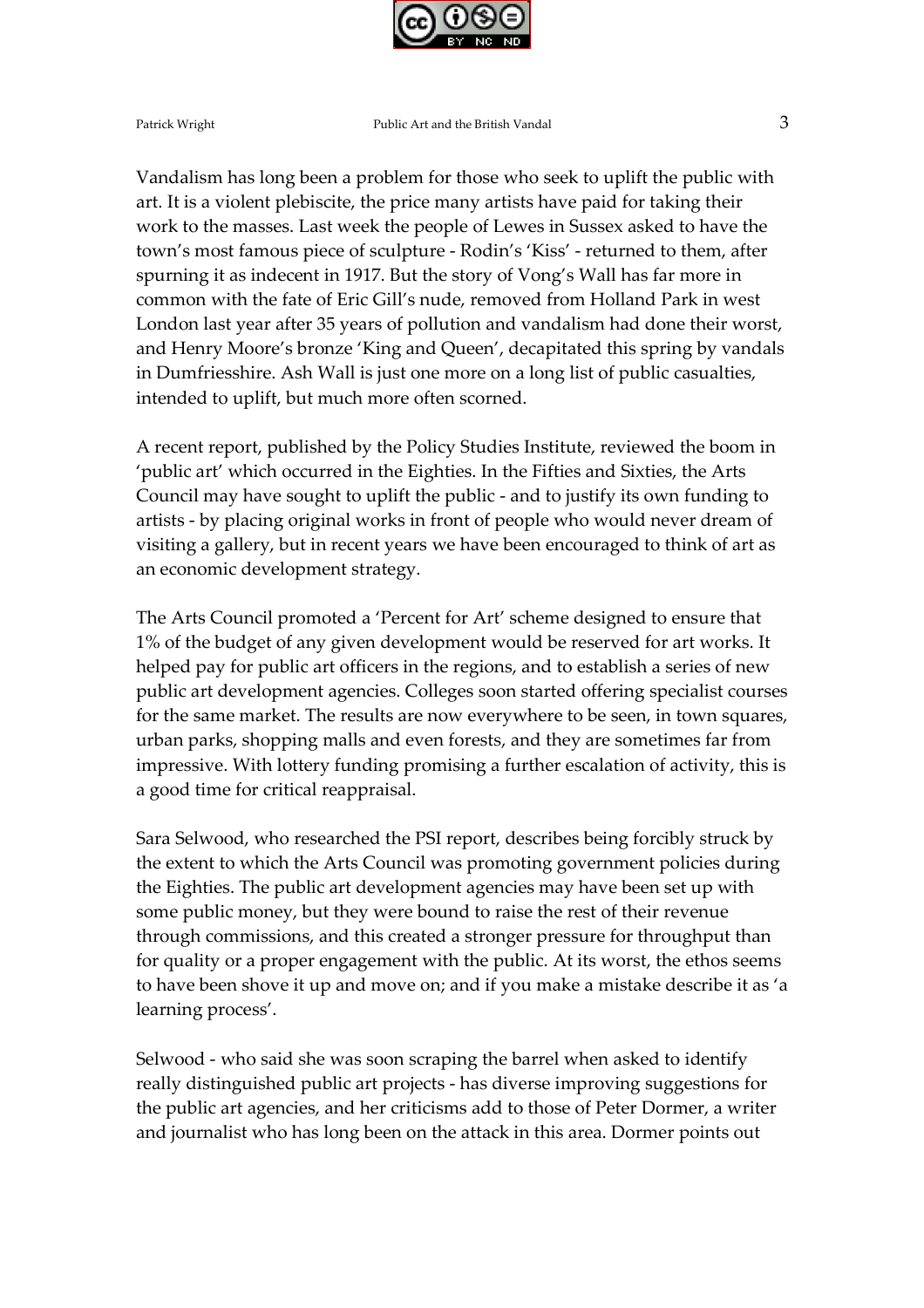

Patrick Wright **Public Art and the British Vandal Public Art and the British Vandal** 

that the driving force behind the public art movement is 'to generate work for artists'. In his view, a programme like Percent for Art is inherently undemocratic in its attempt to oblige local authorities to use artists on developments whether they want them or not.

Dormer sees a huge discrepancy between the rhetoric of the public art movement, and the reality it achieves. Its advocates, he says, employ certain specious gambits to insulate itself against criticism. One such ploy is the claim to education: 'When the public gets to understand a work, it will come to like it.' And yet, as he says, 'It is possible to understand a work and not like it at all.' Another gambit is to claim that even public contempt is somehow to the credit of the work - proof that it is capable of 'eliciting responses'. Selwood has heard this argument extended even to vandalised works - as if that sort of attack only confirmed the work's 'power to disturb'. Neither Vong Phaophanit nor Sandra Percival will make any such claim for the shattered ruins of the Ash Wall ('I think not,' says Percival drily). But it has been applied to a piece that Anthony Gormley made for the walls of Derry. This work was actually 'necklaced' with a burning tyre - an outcome that some have interpreted as Gormley 'revealing the tensions of the site'.

JEREMY THEOPHILUS, Senior Visual Arts officer with the Arts Council of England, accepts that mistakes have been made in the past 10 years. In future artists may be differently involved in developments: advising on design, but not contributing discrete 'art works' at all. One of his former colleagues, Isabel Vasseur is presently administering a series of activities designed to improve Norbury Park in Surrey. 'Public art is a bit of a dead issue,' she says, looking back over 15 years of conferences and reckoning there have been too many. People like their nature pristine nowadays and unimpaired by the intervention of any public artist.

The fact is, she says, 'the ecologists have taken over the high ground. No one can move a twig'. Some of the best public art of recent years has taken the environmentalist direction under the auspices of the organisation Common Ground. But a number of other contemporary art agencies have also arrived on the scene. One of these, the Artangel Trust, has become well known for its temporary 'interventions' in public spaces - they produced 'House', the Turnerprize-winning concrete sculpture of the interior of a derelict family house in east London by Rachel Whiteread. Art galleries, too, are laying claim to public spaces. Birmingham's Ikon Gallery recently opened a temporary show called 'England's Glory' at Witney Court, what Liz Ann Macgregor, Ikon's director, describes as 'a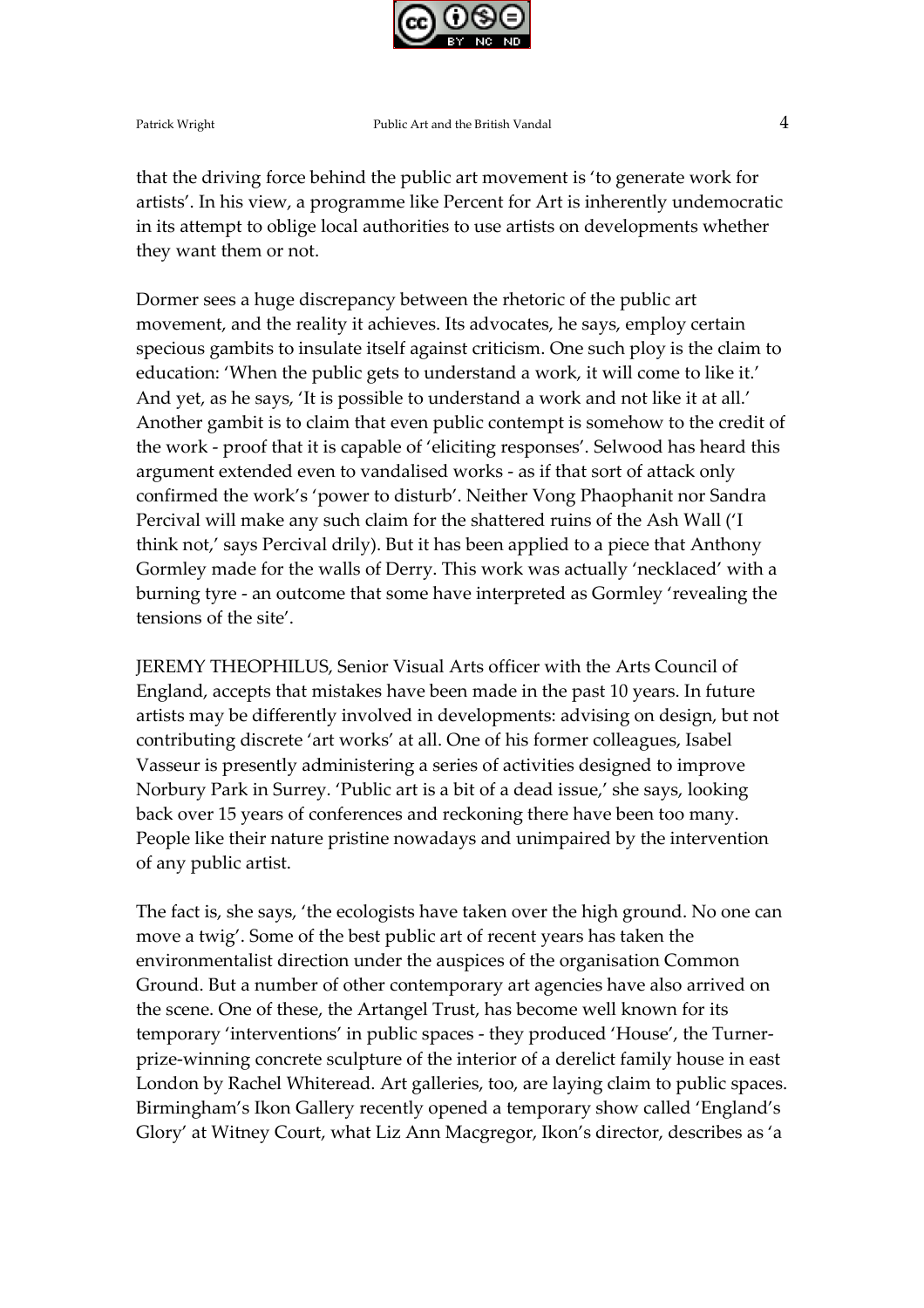

fantastic burned-out ruin' owned by English Heritage. The plan is to 'activate' this roofless but once baronial house with contemporary music and art. McGregor declares that the distinction between gallery art and public art has been extremely damaging. Just because something is outside, doesn't mean to say it is more accessible and less elitist.

Summoning up a local example, she described the sculpture by Raymond Mason that graces Birmingham's Centenary Square as 'hideous'. This piece of 'socialist realism' - blank figures facing forward into a shopping mall future - was not recommended by a public art agency. It's an example, she says, of what you get if you try to please people in advance. [Mason's work has been burned and wholly destroyed by vandals since publication of this article. PW" October 2007]

If galleries are embracing public spaces, there is a parallel tendency for artists to retreat up Olympus and regain their autonomy. After a multiplicity of garden festivals in which it was sometimes a job to distinguish the art from the conservatories and garden gnomes, there's a distinct whiff in the air of art for art's sake, and the name 'art in public' is now being advocated as an alternative to 'public art'. Meanwhile, the phrase 'sod the public' has been heard from leading British sculptors at a recent conference.

The sculptor Richard Deacon is certainly wary of artists handing themselves over to the community. The results can be both 'trite and demeaning,' he says. 'But it seems to me that art-making is in the public domain anyway, in the same way that speech is public. Engendering meaning is a public activity.' The essential thing is that this idea of the public should not be confused with the more instrumentalist one that motivated the drive for public housing or urban regeneration. The malls and plazas from which so many public art commissions have come, mark a 'diminishment' in the idea of public space. They are private spaces in which public activity is concentrated exclusively on consumption. If art surrenders to the logic of these places , it may only serve 'to display the developer as a public benefactor'. But even in such public spaces there are critical possibilities for the artist who retains some autonomy. A sense of deeper 'democratic publicness' can be generated from the art work itself. For this reason, Deacon describes himself as very 'happy to work in public, but unhappy to work to a brief'.

There are good examples of works which fight back like this. Deacon cites Richard Serra's 'Fulcrum' at the Broadgate Centre in London as one example. And he considers Gateshead council an exemplary local authority which isn't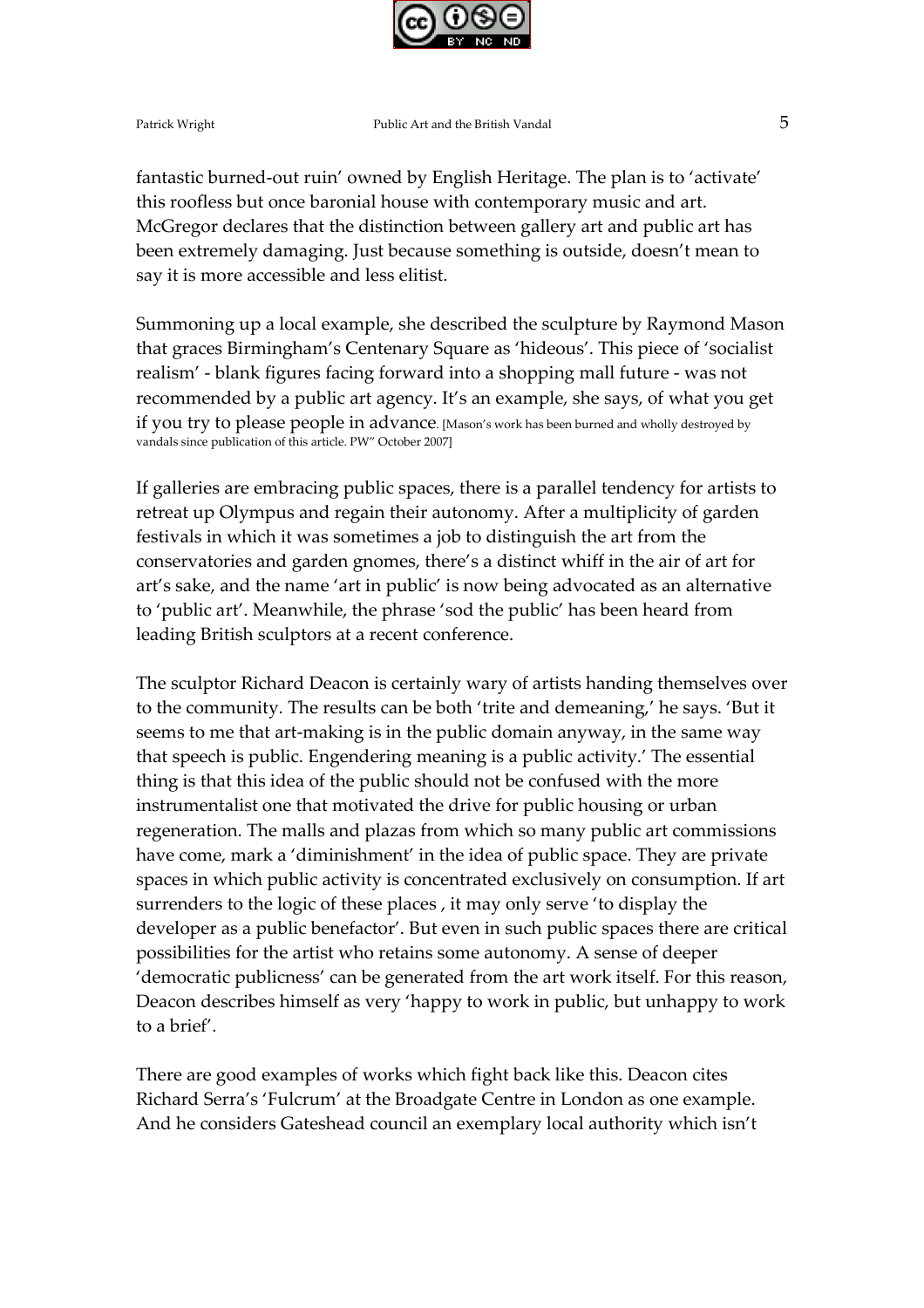

Patrick Wright **Public Art and the British Vandal Public Art and the British Vandal Public Art and the British Vandal** 

bogged down in 'let's spend the money on housing' reductionism, but instead has commissioned serious works by serious artists: Gormley, Goldsworthy, and Deacon himself. The recently refurbished centre of nearby Middlesbrough now sports a sculpture 'Bottle of Notes', by Claes Oldenburg and Coosje van Bruggen and is, according to Alan Haydon, one of the officers of Northern Arts, proof that 'a real work of art' can make its own way through initial scepticism and distrust. The 35ft piece, built up from metal handwriting taken from Captain Cook's log, was looked on as controversial to begin with. The leader of the local Tories denounced it as a monstrosity, and the Labour mayor, Ken Hall, had his doubts, too. But now even the football club has begun to talk about Middlesbrough as a place with 'a lot of bottle'.

'I'm pleased with it,' Hall says, happy to elucidate the more recherche meanings of the work of art that is helping to put his economically straitened town back on the map. 'You'd probably be lynched,' he said, 'if you tried to take it away now.'

Tension between an artwork and local taste can be constructive; but there is another view that sides with the public and expects the artist to make definite concessions. The American geographer Dolores Hayden whose new book, The Power of Place, describes a variety of projects which use public art to revive the spirits of people in inner-city areas. 'No public art can succeed in enhancing the social meaning of place without a solid base of historical research and community support,' she insists. The artist must leave behind 'conventional conceptions of art as the progression of an idiosyncratic, personal style'.

In Featherstone, a mining town in South Yorkshire, this kind of consultation has resulted in a series of bas-relief sculptures, combined with a community garden, designed by the artist Julia Barton. In the last two decades, Featherstone has suffered serious dislocation with the closure of its pits and is familiar with graffiti and vandalism, yet this work has escaped virtually unscathed. This is perhaps because Barton undertook a proper residency. She moved into a local estate and began with schools, ran 'reminiscence sessions' with pensioners, and modelled her design in a local community centre where people could comment on it. Local sponsors became involved, including the nearby brick company, Ibstock, which fired the work, and the blacksmiths were pleased to produce the specially designed railings and benches.

Barton stresses that her work was 'community consulted but it wasn't community art'. At first people found the twisted iron railings a bit arty, but they now seem well satisfied. As for vandalism, the rule seems to be 'if they don't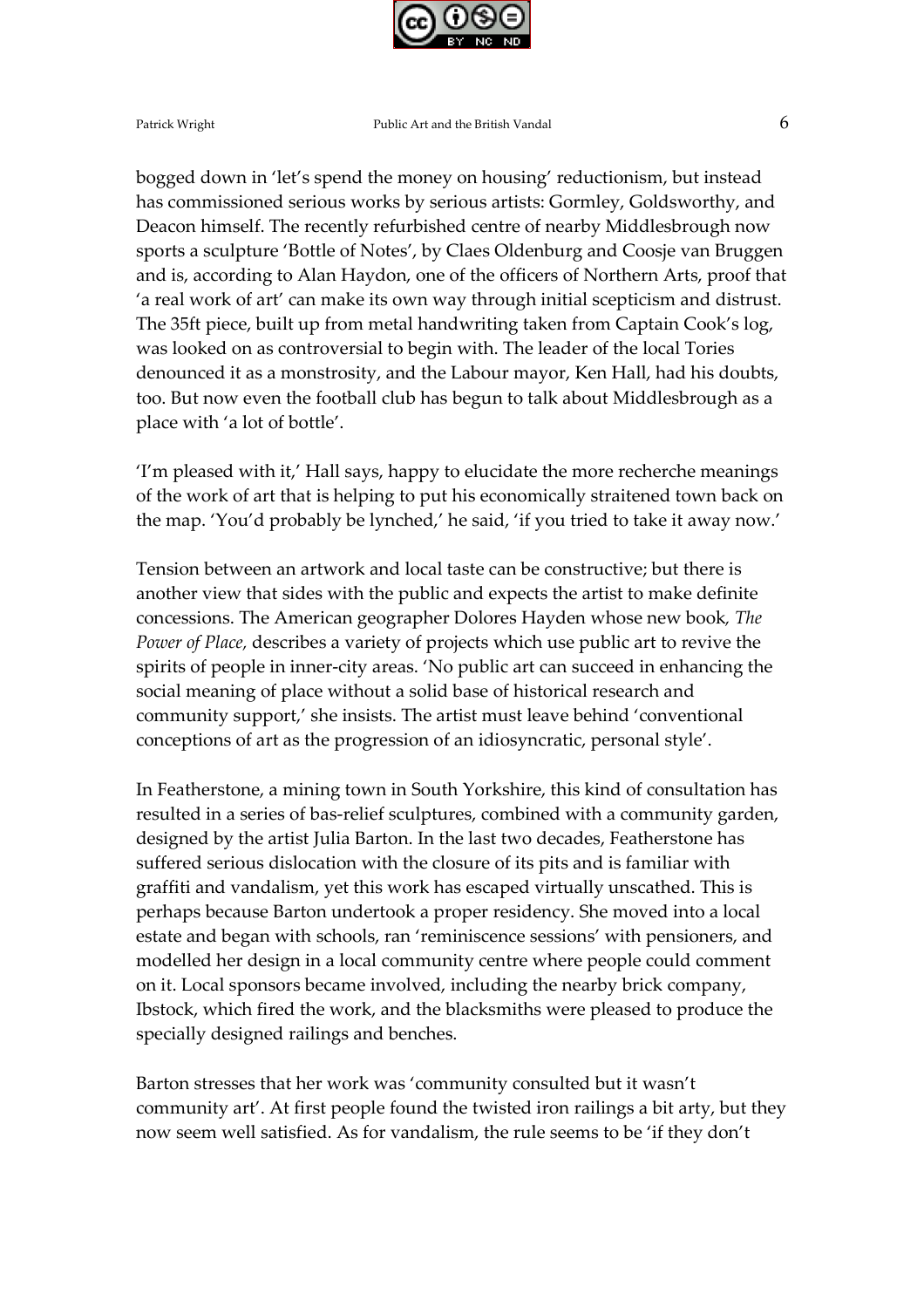

smash it up, they love it'. The relief sculpture in particular, which the locals still insist on calling 'our mural', has been a great success.

In her report, Sara Selwood observes that the growth in public art since the Seventies has taken place despite recession. But if those years have seen a boom in public art they have also seen a dramatic shrinkage in the machinery of civic intervention. In the Sixties, the symbol of local authority endeavour may have been the tower block or the gargantuan council estate. Now it is the neo-Victorian lamp standard, the customised iron bench, or the one person operated street cleansing machine. This miniaturization influences our perception of what public art means, and though it is obviously good that the people of Featherstone have turned a forlorn street corner into a community garden, it is in the absence of more thoroughgoing improvements that no one really dares to expect any more.

Public art - uplifting Harlow with the help of Henry Moore - no longer seems a viable option, and not just because of vandalism. The idea of parachuting masterpieces into places of public recreation seems sadly naive in a more sceptical and relativist age, which has no larger dream of cultural improvement. Convention, as well as the civic brief, still demands of the public artist a heroic, celebratory mode. Yet traditions of communal solidarity are increasingly difficult to bring out of the past. The advent of the National Lottery may combine with the millennium to threaten a new age of dead statues - Bomber Harris and Margaret Thatcher battling it out for the vacant Victorian plinths. But the recent history of public art, battered as it is, demands developments of a very different sort: less monumental initiatives that continue the difficult business of showing what a more ambitious public imagination might inspire.

Sara Selwood's 'The Benefits of Public Art' is published this month by the Policy Studies Institute, £17.95.